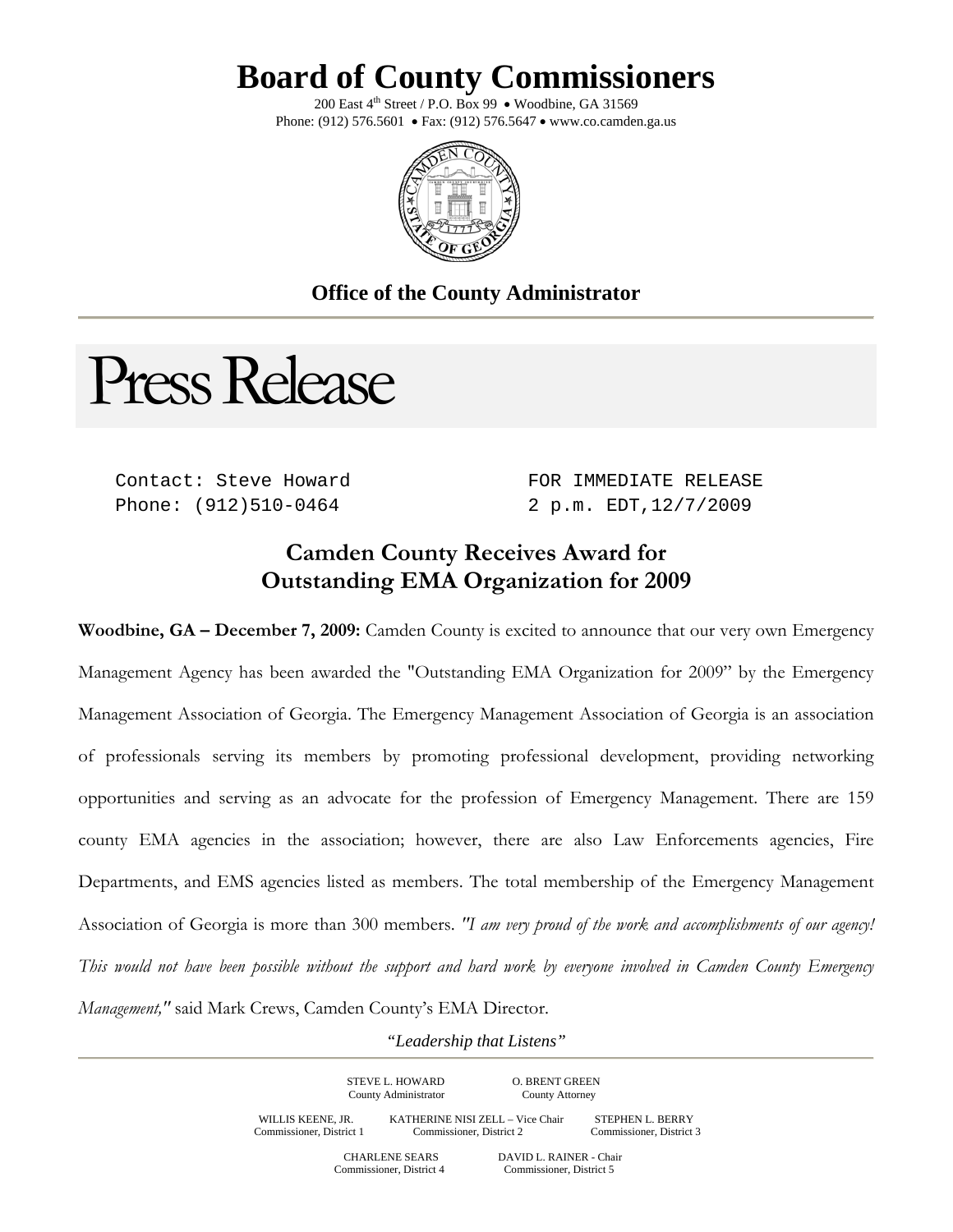Camden County's Emergency Management Agency (EMA) was chosen for this prestigious award for numerous reasons. Revitalizing the old Kingsland post office to create what is now the new Emergency Operations Center (EOC) by using only 1% monies versus normal tax dollars was one of the reasons listed. During 2009, the EOC building was re-engineered to withstand a Category 4 hurricane. It was outfitted with all necessary communications equipment, along with an emergency generator with electrical capacity to run the entire building in the event of a power failure. The entire structure from the roof to the foundation was reinforced to provide a safe and comfortable working environment for our local decision makers and their staffs.

Another reason that Camden County's EMA received this award was because of their efforts in establishing an intergovernmental agreement for CodeRED Weather Warnings coordinated between the County and the cities of Kingsland, St. Marys, and Woodbine. CodeRED is a private enterprise that provides Weather Warnings (SRWW) designed to deliver severe weather warnings to resident's telephone within seconds after being issued by the National Weather Service. CodeRED Weather Warning can provide critical extra time for preparation in case severe weather threatens.

 Additionally, Camden County Government was able to realign a County job position from Georgia Forestry to Emergency Management Agency in order to better utilize its resources during this tough economic time, preventing the County from having to add an additional position to the budget.

Furthermore, our EMA has exceeded state requirements with planning initiatives and updates throughout 2009. The state requires a "Local Emergency Operations Plan" (LEOP) which is a generic plan outlining what agencies would be primary and secondary depending on the type of emergency. In addition to the LEOP, Camden County's EMA also has a Special Needs Patients evacuation plan, a Debris Management plan, a Hazards Mitigation plan, a Points of Distribution (PODS) plan, as well as an Animals in Disaster plan.

*"Leadership that Listens"* 

|                                               | STEVE L. HOWARD<br>County Administrator           | <b>O. BRENT GREEN</b><br>County Attorney            |                                                     |
|-----------------------------------------------|---------------------------------------------------|-----------------------------------------------------|-----------------------------------------------------|
| WILLIS KEENE, JR.<br>Commissioner, District 1 | Commissioner, District 2                          | KATHERINE NISI ZELL - Vice Chair                    | <b>STEPHEN L. BERRY</b><br>Commissioner, District 3 |
|                                               | <b>CHARLENE SEARS</b><br>Commissioner, District 4 | DAVID L. RAINER - Chair<br>Commissioner, District 5 |                                                     |